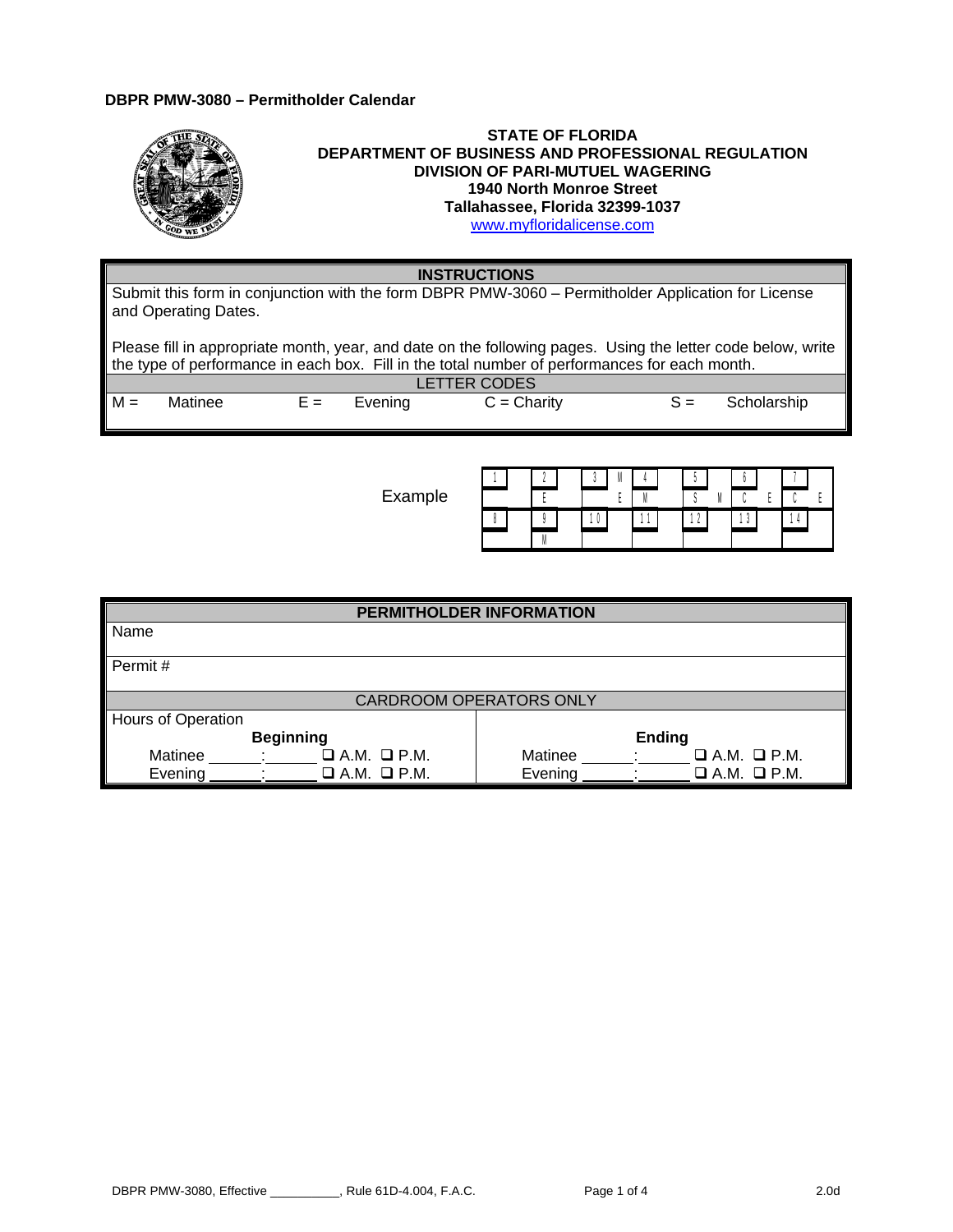|                             |                                                                                                                                                                                                                                                       | Month Year            |     |                        |                                               | Month Year Year           |     |
|-----------------------------|-------------------------------------------------------------------------------------------------------------------------------------------------------------------------------------------------------------------------------------------------------|-----------------------|-----|------------------------|-----------------------------------------------|---------------------------|-----|
| Sun                         |                                                                                                                                                                                                                                                       | Mon Tue Wed Thurs Fri | Sat |                        |                                               | Sun Mon Tue Wed Thurs Fri | Sat |
|                             |                                                                                                                                                                                                                                                       |                       |     |                        |                                               |                           |     |
|                             |                                                                                                                                                                                                                                                       |                       |     |                        |                                               |                           |     |
|                             |                                                                                                                                                                                                                                                       |                       |     |                        |                                               |                           |     |
|                             |                                                                                                                                                                                                                                                       |                       |     |                        |                                               |                           |     |
|                             |                                                                                                                                                                                                                                                       |                       |     |                        |                                               |                           |     |
| M<br>E<br>C/S<br>Total      | $\mathcal{L}^{\text{max}}$ and $\mathcal{L}^{\text{max}}$ . The set of the set of the set of the set of the set of the set of the set of the set of the set of the set of the set of the set of the set of the set of the set of the set of the set o |                       |     | M<br>E<br>C/S<br>Total | <u> 1989 - Johann Barn, mars eta bainar e</u> |                           |     |
|                             |                                                                                                                                                                                                                                                       |                       |     |                        |                                               |                           |     |
|                             |                                                                                                                                                                                                                                                       |                       |     |                        |                                               | Month Year Year           |     |
| Sun                         |                                                                                                                                                                                                                                                       | Mon Tue Wed Thurs Fri | Sat |                        |                                               | Sun Mon Tue Wed Thurs Fri | Sat |
|                             |                                                                                                                                                                                                                                                       |                       |     |                        |                                               |                           |     |
|                             |                                                                                                                                                                                                                                                       |                       |     |                        |                                               |                           |     |
|                             |                                                                                                                                                                                                                                                       |                       |     |                        |                                               |                           |     |
|                             |                                                                                                                                                                                                                                                       |                       |     |                        |                                               |                           |     |
| $\frac{M}{E}$ E<br>C/S<br>T |                                                                                                                                                                                                                                                       |                       |     | M<br>E<br>C/S<br>T     |                                               |                           |     |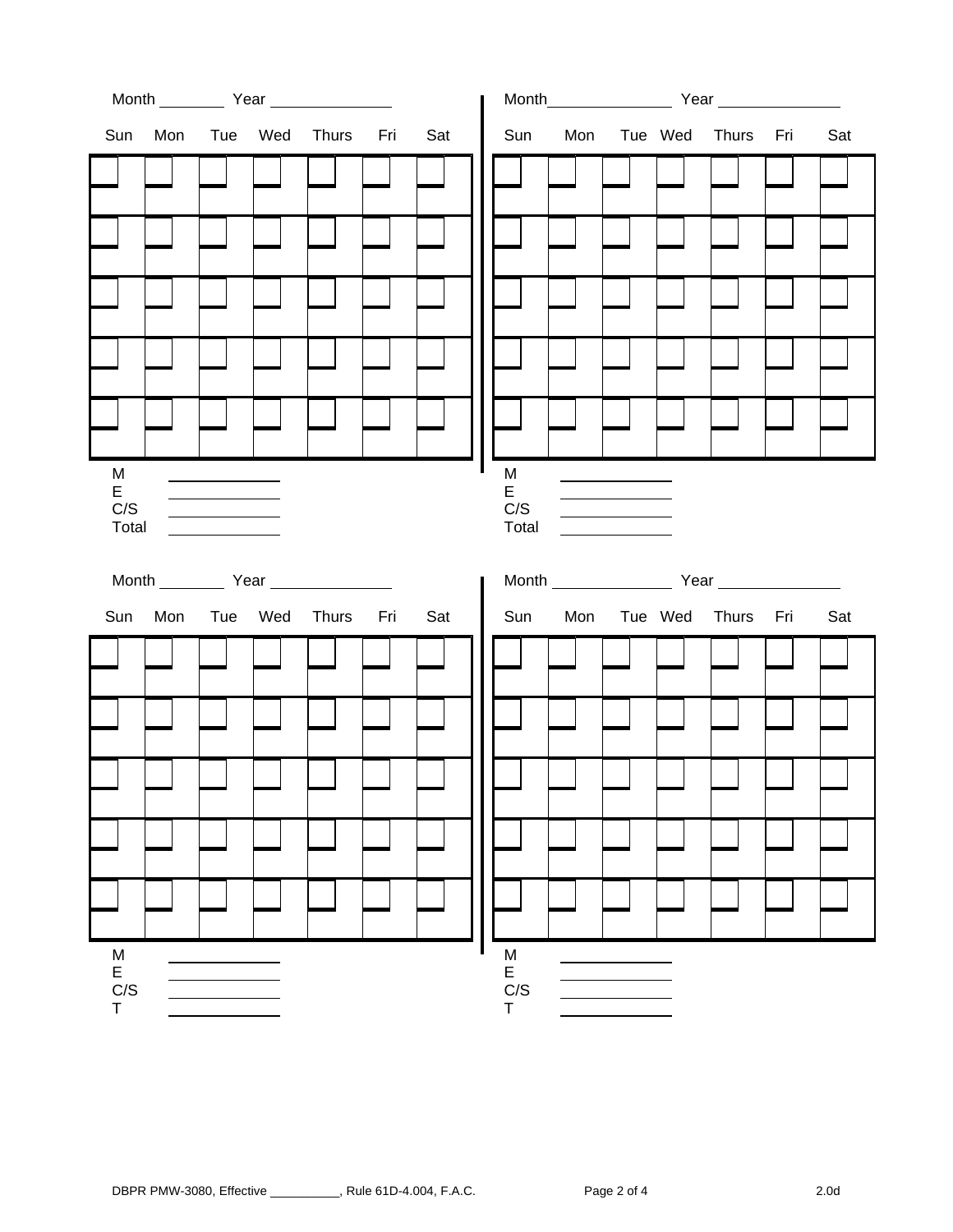| Sun                    |  | Mon Tue Wed Thurs Fri | Sat |                        |                                   | Sun Mon Tue Wed Thurs Fri | Sat |
|------------------------|--|-----------------------|-----|------------------------|-----------------------------------|---------------------------|-----|
|                        |  |                       |     |                        |                                   |                           |     |
|                        |  |                       |     |                        |                                   |                           |     |
|                        |  |                       |     |                        |                                   |                           |     |
|                        |  |                       |     |                        |                                   |                           |     |
|                        |  |                       |     |                        |                                   |                           |     |
| M<br>E<br>C/S<br>Total |  |                       |     | M<br>E<br>C/S<br>T.    | <b>Contract Contract Contract</b> |                           |     |
|                        |  |                       |     |                        |                                   |                           |     |
|                        |  |                       |     |                        |                                   | Month Year Year           |     |
| Sun                    |  | Mon Tue Wed Thurs Fri | Sat |                        |                                   | Sun Mon Tue Wed Thurs Fri | Sat |
|                        |  |                       |     |                        |                                   |                           |     |
|                        |  |                       |     |                        |                                   |                           |     |
|                        |  |                       |     |                        |                                   |                           |     |
|                        |  |                       |     |                        |                                   |                           |     |
| M<br>E<br>C/S          |  |                       |     | M<br>E<br>C/S<br>Total |                                   |                           |     |